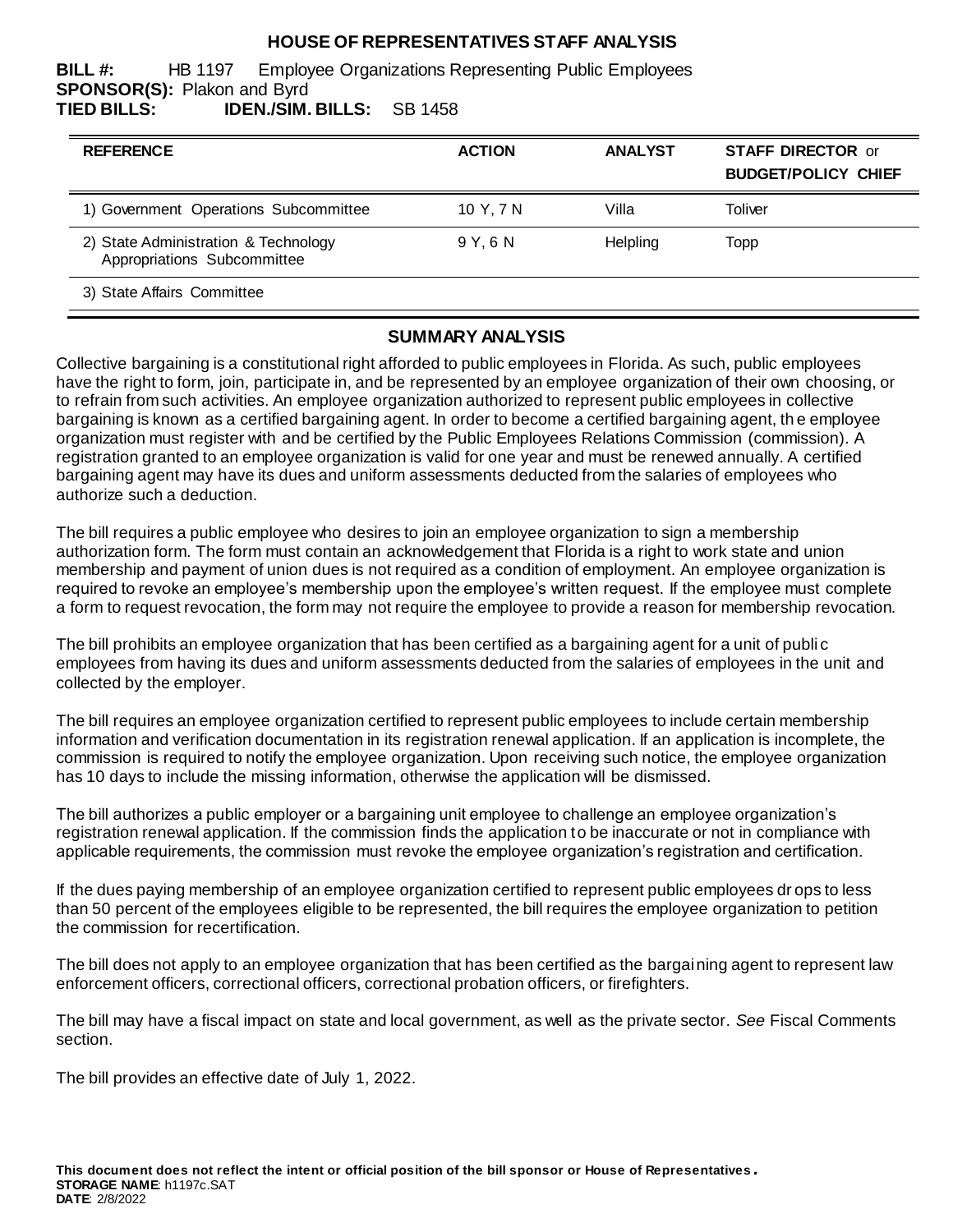#### **FULL ANALYSIS**

## **I. SUBSTANTIVE ANALYSIS**

### A. EFFECT OF PROPOSED CHANGES:

### **Background**

#### Right-to-Work

The State Constitution provides that Florida is a right to work state; therefore, the right of an individual to work cannot be denied or abridged based on membership or non-membership in any employee organization.<sup>1</sup> As such, public employees<sup>2</sup> have the right to form, join, participate in, and be represented by an employee organization of their own choosing, or to refrain from forming, joining, participating in, or being represented by an employee organization.<sup>3</sup>

### Collective Bargaining

Collective bargaining is a constitutional right afforded to public employees in Florida.<sup>4</sup> To implement this constitutional provision, the Legislature enacted ch. 447, F.S., which provides that the purpose of collective bargaining is to promote cooperative relationships between the government and its employees and to protect the public by assuring the orderly and uninterrupted operations and functions of government.<sup>5</sup> Through collective bargaining, public employees collectively negotiate with their public employer<sup>6</sup> in the determination of the terms and conditions of their employment.<sup>7</sup> The Public Employees Relations Commission (commission) is responsible for assisting in resolving disputes between public employees and public employers.<sup>8</sup>

An "employee organization" is any "labor organization, union, association, fraternal order, occupational or professional society, or group, however organized or constituted, which represents, or seeks to represent, any public employee or group of public employees concerning any matters relating to their employment relationship with a public employer."<sup>9</sup> An employee organization that is authorized to

 $\overline{a}$ 

- (a) Persons appointed by the Governor or elected by the people, agency heads, and members of boards and commissions.
- (b) Persons holding positions by appointment or employment in the organized militia.
- (c) Individuals acting as negotiating representatives for employer authorities.
- (d) Persons who are designated by the commission as managerial or confidential employees pursuant to criteria contained herein.
- (e) Persons holding positions of employment with the Florida Legislature.
- (f) Persons who have been convicted of a crime and are inmates confined to institutions within the state.
- (g) Persons appointed to inspection positions in federal/state fruit and vegetable inspection service whose conditions of appointment are affected by the following:
	- 1. Federal license requirement.
	- 2. Federal autonomy regarding investigation and disciplining of appointees.
	- 3. Frequent transfers due to harvesting conditions.
- (h) Persons employed by the Public Employees Relations Commission.
- (i) Persons enrolled as undergraduate students in a state university who perform part-time work for the university.

<sup>3</sup> Section 447.301(1) and (2), F.S.

<sup>4</sup> Article I, s. 6, FLA. CONST.

- <sup>5</sup> Section 447.201, F.S.
- $6$  Section 447.203(2), F.S., defines the term "public employer" to mean the state or any county, municipality, or special district or any subdivision or agency thereof that the commission determines has sufficient legal distinctiveness properly to carry out the functions of a public employer.
- <sup>7</sup> Section 447.301(2), F.S.

<sup>8</sup> Section 447.201(3), F.S.

<sup>9</sup> Section 447.203(11), F.S.

**STORAGE NAME**: h1197c.SAT **PAGE: 2 DATE**: 2/8/2022

<sup>&</sup>lt;sup>1</sup> Article I, s. 6, FLA. CONST.

<sup>2</sup> Section 447.203(3), F.S., defines the term "public employee" to mean any person employed by a public employer except: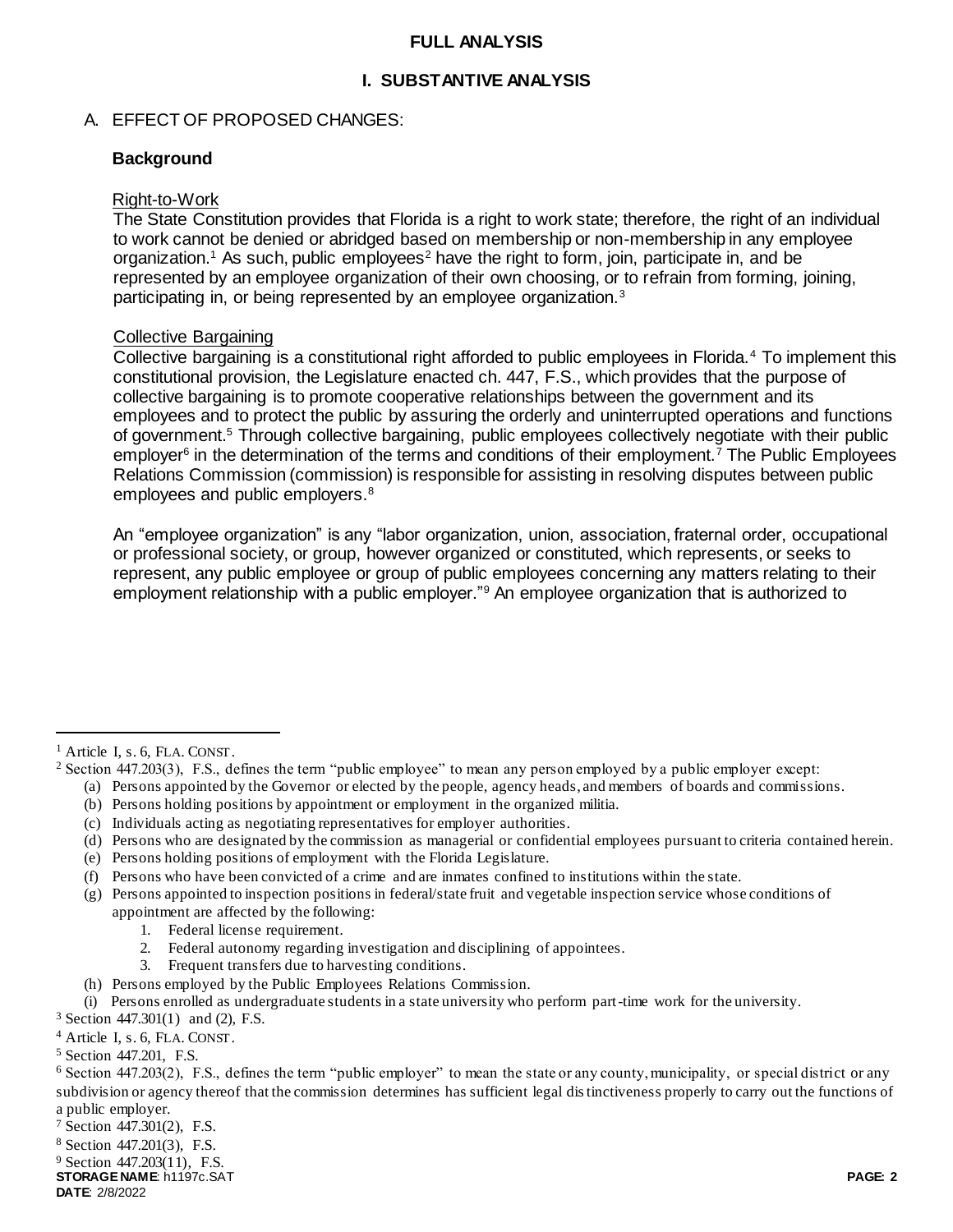represent public employees in collective bargaining is known as a certified bargaining agent.<sup>10</sup> A certified bargaining agent is the exclusive representative of all employees in that bargaining unit.<sup>11,12</sup>

## *Registration of an Employee Organization*

An employee organization seeking to become a certified bargaining agent for a unit of public employees must register with and be certified by the commission. To register, the employee organization must submit an application, under oath, to the commission that includes the following information:

- The name and address of the organization and of any parent organization or organization with which it is affiliated.
- The names and addresses of the principal officers and all representatives of the organization.
- The amount of the initiation fee and of the monthly dues that members must pay.
- The current annual financial statement of the organization.
- The name of its business agent, if any; if different from the business agent, the name of its local agent for service of process; and the addresses where such person or persons can be reached.
- A pledge, in a form prescribed by the commission, that the employee organization will conform to the laws of the state and that it will accept members without regard to age, race, sex, religion, or national origin.
- A copy of the current constitution and bylaws of the employee organization.
- A copy of the current constitution and bylaws of the state and national groups with which the employee organization is affiliated or associated.<sup>13</sup>

A registration granted to an employee organization is valid for one year and must be renewed annually.<sup>14</sup> The renewal application must reflect any changes to the information provided to the commission in the preceding application and must include a current annual financial report, signed by its president and treasurer (or corresponding principal officers), that contains the following information:

- Assets and liabilities at the beginning and end of the fiscal year.
- Receipts of any kind and the sources thereof.
- Salary, allowances, and other direct or indirect disbursements, including reimbursed expenses, to each officer and each employee who, during such fiscal year, received more than \$10,000 in the aggregate from the employee organization and any other affiliated employee organization.
- Direct and indirect loans made to any officer, employee, or member that aggregated more than \$250 during the fiscal year, together with a statement of the purpose, security, if any, and arrangements for repayment.
- Direct and indirect loans to any business enterprise, together with a statement of the purpose, security, if any, and arrangements for repayment.<sup>15</sup>

## *Certification of an Employee Organization*

After registering with the commission, an employee organization may begin the certification process. In order to be certified, an employee organization selected by a majority of the employees in a unit as their representative must first request recognition by the public employer.<sup>16</sup> If satisfied as to the majority status of the employee organization and the appropriateness of the proposed unit, the employer will recognize the employee organization as the collective bargaining representative for that unit.<sup>17</sup> Following recognition by the employer, the employee organization must immediately petition the

<sup>13</sup> Section 447.305(1), F.S.

 $\overline{a}$ 

**STORAGE NAME**: h1197c.SAT **PAGE: 3 DATE**: 2/8/2022 <sup>17</sup> *Id.*

 $10$  Section 447.203(12), F.S., defines the term "bargaining agent" to mean the employee organization which has been certified by the commission as representing the employees in the bargaining unit, as provided in s. 447.307, F.S., or its representative.

<sup>11</sup> Section 447.307(1), F.S.

 $12$  Section 447.203(8), F.S., defines the term "bargaining unit" to mean either that unit determined by the commission, that unit determined through local regulations, or that unit determined by the public employer and the public employee organization and approved by the commission to be appropriate for the purposes of collective bargaining. However, no bargaining unit may be defined as appropriate, which includes employees of two employers that are not departments or divisions of the state, a county, a mun icipality, or other political entity.

<sup>14</sup> Section 447.305(2), F.S.

<sup>15</sup> *Id.* 

<sup>16</sup> Section 447.307(1)(a), F.S.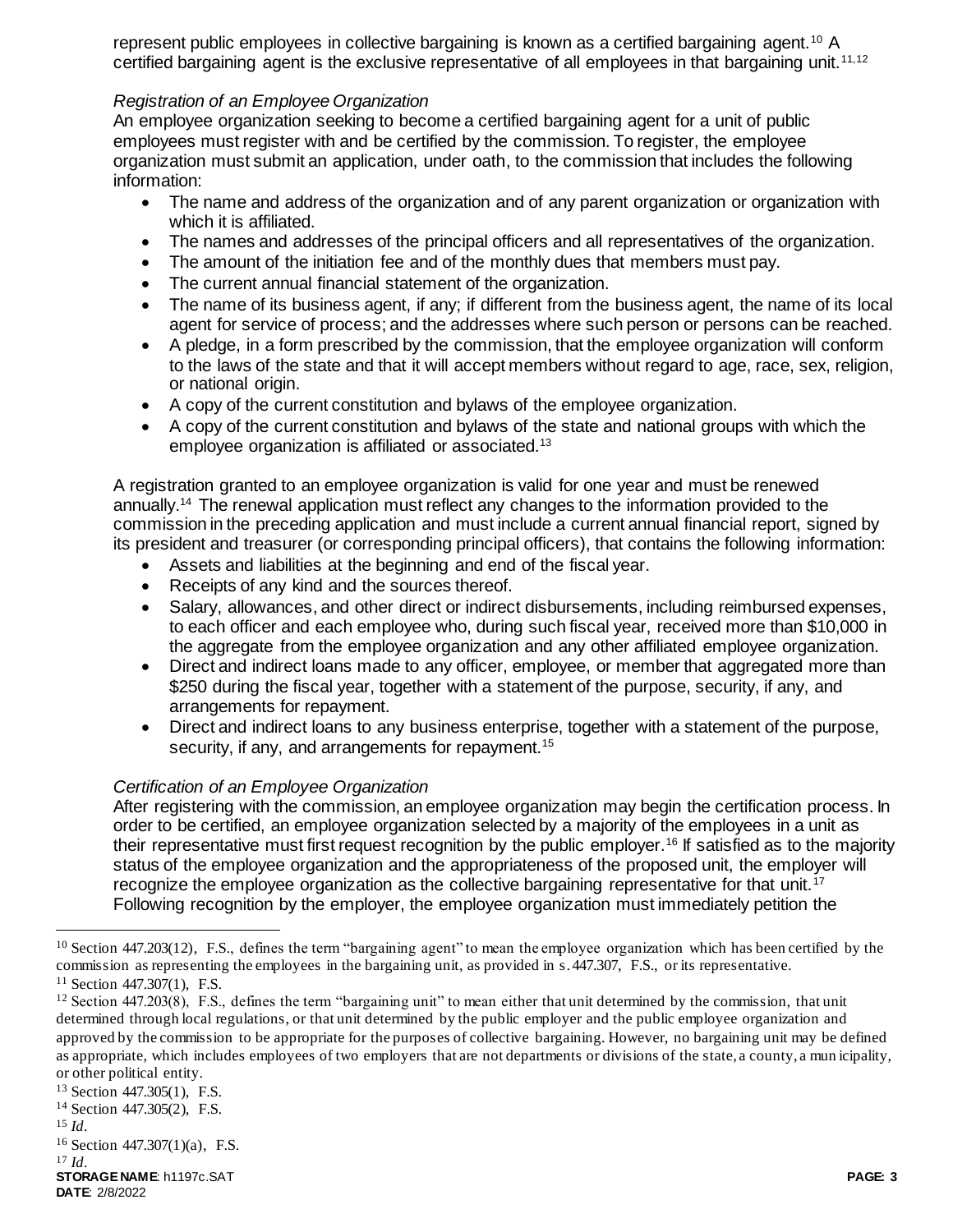commission for certification.<sup>18</sup> If the unit proposed by the employee organization is deemed appropriate, the commission will immediately certify the employee organization as the exclusive representative of all employees in the unit.<sup>19</sup>

However, if the employer refuses to recognize the employee organization, the employee organization must file a petition with the commission that is accompanied by dated statements signed by at least 30 percent of the employees in the proposed unit, indicating that such employees desire to be represented by the employee organization.<sup>20</sup> If the commission determines the petition to be sufficient, it must order an election by secret ballot to determine whether the employee organization will be certified.<sup>21</sup> The petitioning employee organization is placed on the ballot along with any other registered employee organization that submits dated statements signed by at least 10 percent of the employees in the proposed unit, indicating their desire to be represented by that employee organization.<sup>22</sup> When an employee organization is selected by a majority of the employees voting in an election, the commission must certify the employee organization as the exclusive collective bargaining representative of all employees in the unit. $23$ 

An employee or group of employees who no longer desires to be represented by the certified bargaining agent may file with the commission a petition to revoke certification. The petition must be accompanied by dated statements signed by at least 30 percent of the employees in the unit, indicating that such employees no longer desire to be represented by the certified bargaining agent. If the commission finds the petition to be sufficient, it must immediately order an election by secret ballot. If a majority of voting employees vote against the continuation of representation by the certified bargaining agent, the organization's certification is revoked.<sup>24</sup>

### *K-12 Instructional Personnel*

An employee organization that has been certified as the collective bargaining agent for a unit of K-12 instructional personnel<sup>25</sup> must include certain statistics in its application for renewal of registration, including the number of employees who are represented by the employee organization and the number of members who pay dues and the number of members who do not pay dues.<sup>26</sup> If the employee organization's dues-paying membership for a unit of K-12 instructional personnel is less than 50 percent of the employees eligible for representation in the unit, the organization must petition the commission for recertification as the exclusive representative of all employees in the unit within a certain time. If the certified employee organization does not comply with the recertification requirements

 $\overline{a}$ 

- <sup>22</sup> Section 447.307(2), F.S.
- <sup>23</sup> Section 447.307(3)(b), F.S.
- <sup>24</sup> Section 447.308, F.S.

- Classroom teachers: Classroom teachers are staff members assigned the professional activity of instructing students in courses in classroom situations, including basic instruction, exceptional student education, career education, and adult education, including substitute teachers.
- Student personnel services: Student personnel services include staff members responsible for advising stude nts with regard to their abilities and aptitudes, educational and occupational opportunities, and personal and social adjustments; providing placement services; performing educational evaluations; and similar functions.
- Librarians and media specialists: Librarians and media specialists are staff members responsible for providing school library media services.
- Other instructional staff: Other instructional staff are staff members who are part of the instructional staff but are not classified in one of the categories specified above.
- Education paraprofessionals: Education paraprofessionals are individuals who are under the direct supervision of an instructional staff member, aiding the instructional process.

<sup>18</sup> *Id.* 

<sup>19</sup> *Id.* 

<sup>20</sup> Section 447.307(2), F.S.

<sup>&</sup>lt;sup>21</sup> Section 447.307(3)(a), F.S.

<sup>&</sup>lt;sup>25</sup> Section 1012.01(2), F.S., defines the term "instructional personnel" to mean any K-12 staff member whose function includes the provision of direct instructional services to students and includes K-12 personnel whose functions provide direct support in the learning process of students. Included in the classification of instructional personnel are the following K-12 personnel: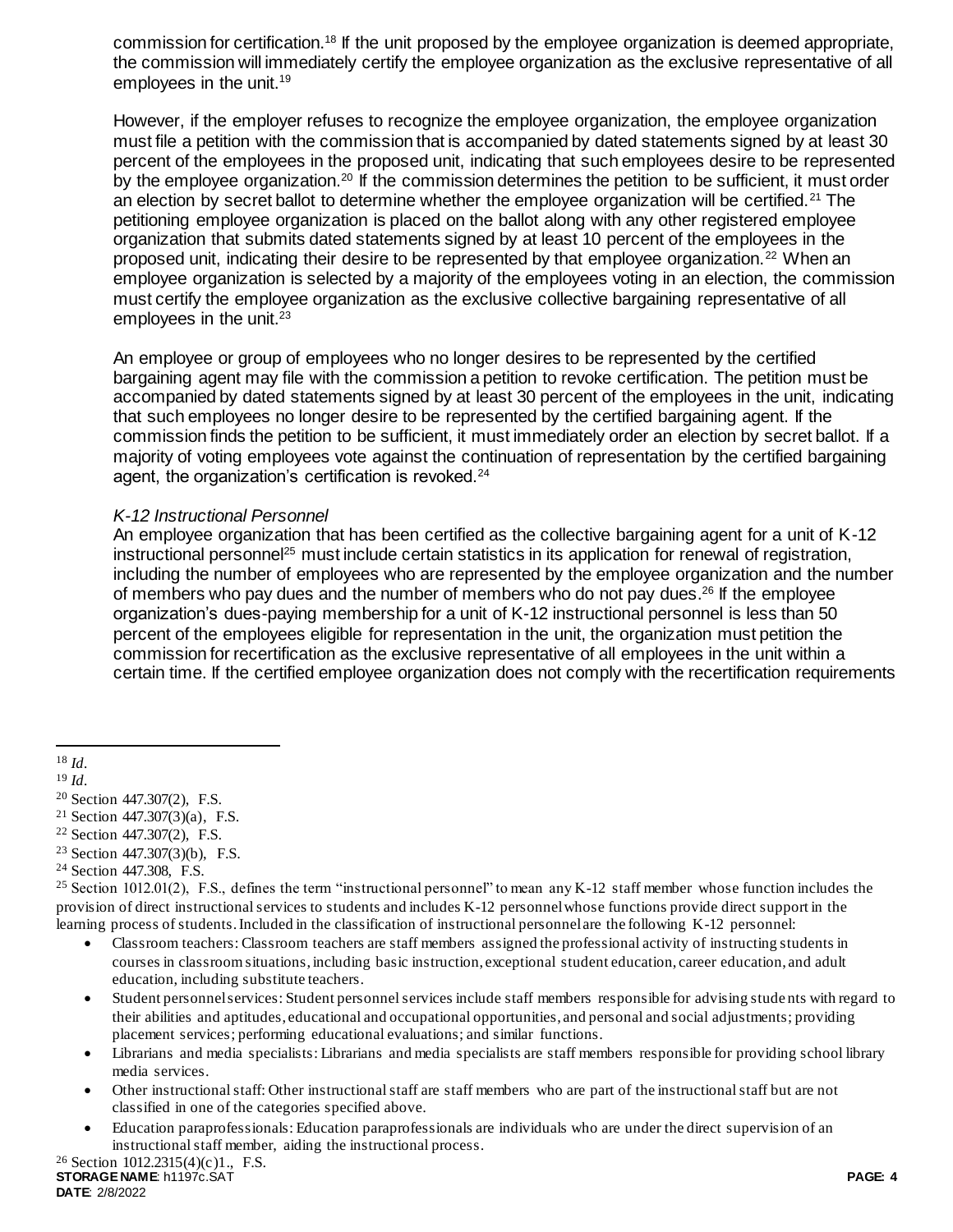or if it does not include the required information in its application for registration renewal, the organization's certification for the unit is revoked.<sup>27</sup>

### Employee Dues

A certified bargaining agent may have its dues and uniform assessments deducted and collected by the public employer from the salaries of those employees who authorize the deductions.<sup>28</sup> Such authorization is revocable by the employee upon 30 days' written notice to the employer and employee organization.<sup>29</sup> The deductions commence upon the bargaining agent's written request to the employer.<sup>30</sup> The right to deductions remains in force for as long as the employee organization remains the certified bargaining agent for that group of employees.<sup>31</sup>

According to the Department of Management Services, 71,605 state employees (excluding state university system employees) were represented by unions during Fiscal Year 2019-2020. Of these employees, 9,339 paid union dues and assessments.<sup>32</sup> Local government union membership levels are unknown.

### **Effect of the Bill**

### Membership Authorization

The bill requires a public employee who wants to join an employee organization to sign a membership authorization form that contains the following acknowledgement:

I acknowledge and understand that Florida is a right-to-work state and that union membership is not required as a condition of employment. I understand that union membership and payment of union dues and assessments is voluntary and that I may not be discriminated against in any manner if I refuse to join or financially support a union.

The bill requires an employee organization to revoke a public employee's membership upon receipt of the employee's written request. If the public employee must complete a form to request revocation, the form may not require the public employee to provide a reason for membership revocation.

l

**STORAGE NAME**: h1197c.SAT **PAGE: 5** https://www.dms.myflorida.com/content/download/155111/1030012/FY2019-20AnnualWorkforceReport-FINAL.pdf (last visited January 14, 2022).

**DATE**: 2/8/2022

<sup>27</sup> Section 1012.2315(4)(c)2., F.S.

<sup>28</sup> Section 447.303, F.S.

<sup>29</sup> *Id.* 

<sup>30</sup> *Id.* 

<sup>31</sup> *Id.* 

<sup>32</sup> State Personnel System, Annual Workforce Report for Fiscal Year 2019-2020, page 23,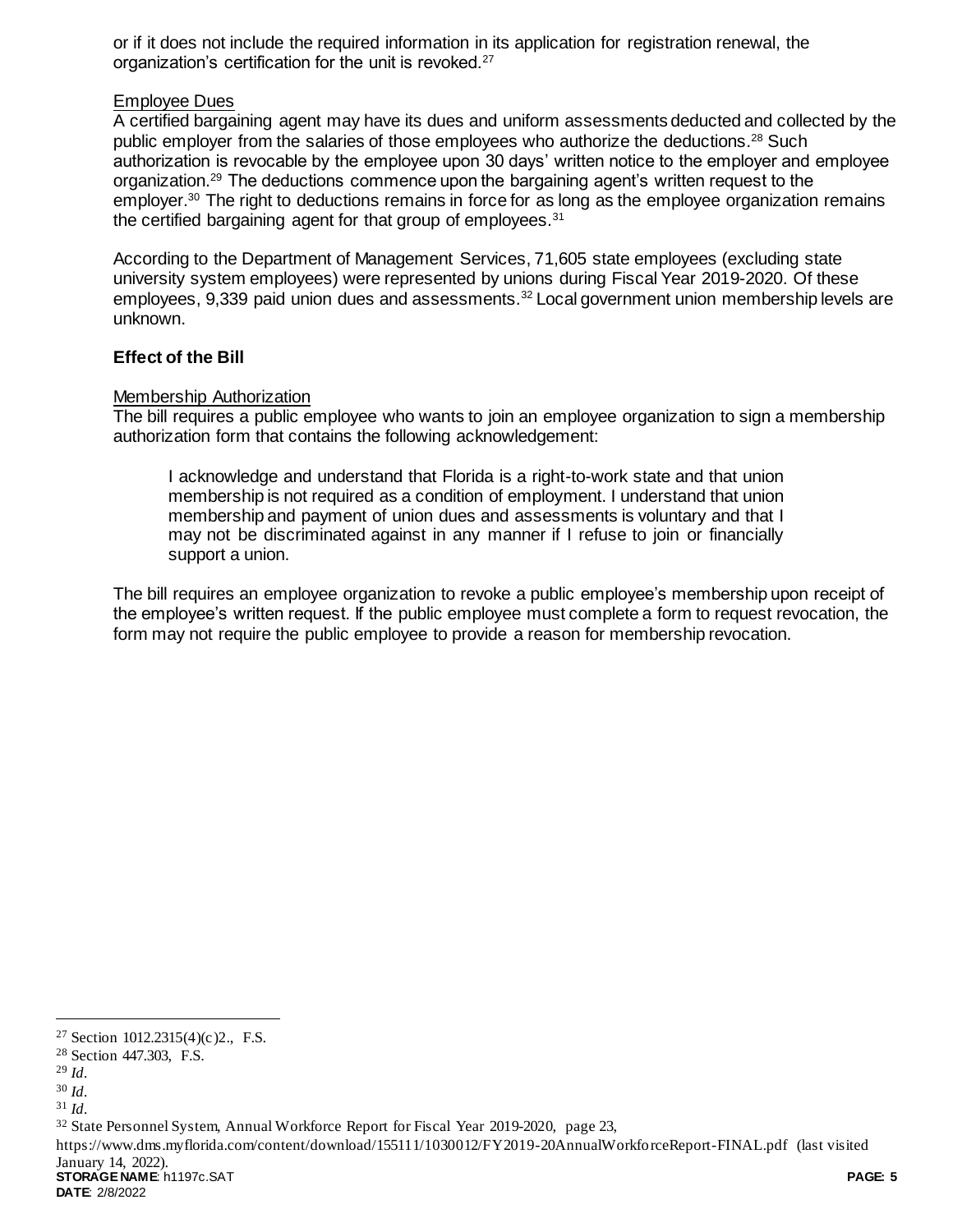The bill provides that these provisions do not apply to members of an employee organization that has been certified as a bargaining agent to represent law enforcement officers,<sup>33</sup> correctional officers, <sup>34</sup> correctional probation officers, <sup>35</sup> or firefighters. <sup>36</sup>

## Employee Dues

The bill prohibits an employee organization that has been certified as a bargaining agent for a unit of public employees from having its dues and uniform assessments deducted from the salaries of employees in the unit and collected by the employer. However, public employees may pay their dues and uniform assessments directly to the employee organization that has been certified as their bargaining agent.

The prohibition on the deduction and collection of dues and uniform assessments by a public employer does not apply to an employee organization that has been certified as a bargaining agent to represent law enforcement officers, correctional officers, correctional probation officers, or firefighters.

## Registration Renewal of an Employee Organization

The bill requires an employee organization that has been certified as the bargaining agent for a unit of public employees to include the following information and documentation in its registration renewal application:

- The number of employees in the bargaining unit who are eligible for representation by the employee organization as of December 31 of that renewal period.
- The number of employees who are represented by the employee organization as of December 31 of that renewal period, specifying the number of members who pay dues and the number of members who do not pay dues.
- Documentation provided by the public employer verifying such information.
- Documentation provided by the public employer verifying it was provided a copy of the employee organization's registration renewal application.

An application for registration renewal that does not include all of the required information and documentation is considered incomplete and is not eligible for consideration. The bill requires the commission to notify an employee organization if its application is incomplete. If the commission does not receive the missing information or documentation within 10 days after the employee organization receives the commission's notice, the commission must dismiss the incomplete application.

Additionally, if the employee organization's dues-paying membership is less than 50 percent of the employees eligible for representation in the bargaining unit, the employee organization must petition the commission for recertification as the exclusive representative of all employees in the unit within one month after the date on which the employee organization applies for registration renewal. If the certified employee organization does not comply with the recertification requirements, the organization's certification for the unit is revoked.

Certificate of Compliance issued by the Division of State Fire Marshal within the Department of Financial Services. Section 633.102(9), F.S.

 $\overline{a}$ 

<sup>&</sup>lt;sup>33</sup> "Law enforcement officer" is defined to mean any person who is elected, appointed, or employed full time by any municipality or the state or any political subdivision thereof; who is vested with authority to bear arms and make arrests; and whose primary responsibility is the prevention and detection of crime or the enforcement of the penal, criminal, traffic, or highway laws o f the state. This definition includes all certified supervisory and command personnel whose duties include, in whole or in part, the supervision, training, guidance, and management responsibilities of full-time law enforcement officers, part-time law enforcement officers, or auxiliary law enforcement officers but does not include support personnel employed by the employing agency. Section 943.10(1), F.S. <sup>34</sup> "Correctional officer" is defined to mean any person who is appointed or employed full time by the state or any political sub division thereof, or by any private entity which has contracted with the state or county, and whose primary responsibility is the supervision, protection, care, custody, and control, or investigation, of inmates within a correctional institution; however, the term "co rrectional officer" does not include any secretarial, clerical, or professionally trained personnel. Section 943.10(2), F.S.

<sup>&</sup>lt;sup>35</sup> "Correctional probation officer" is defined to mean a person who is employed full time by the state whose primary responsibility is the supervised custody, surveillance, and control of assigned inmates, probationers, parolees, or community controlees within institutions of the Department of Corrections or within the community. The term includes supervisory personnel whose duties include, in whole or in part, the supervision, training, and guidance of correctional probation officers, but excludes management and administrative personnel above, but not including, the probation and parole regional administrator level. Section 943.10(3), F.S. <sup>36</sup> "Firefighter" is defined to mean an individual who holds a current and valid Firefighter Certificate of Compliance or Special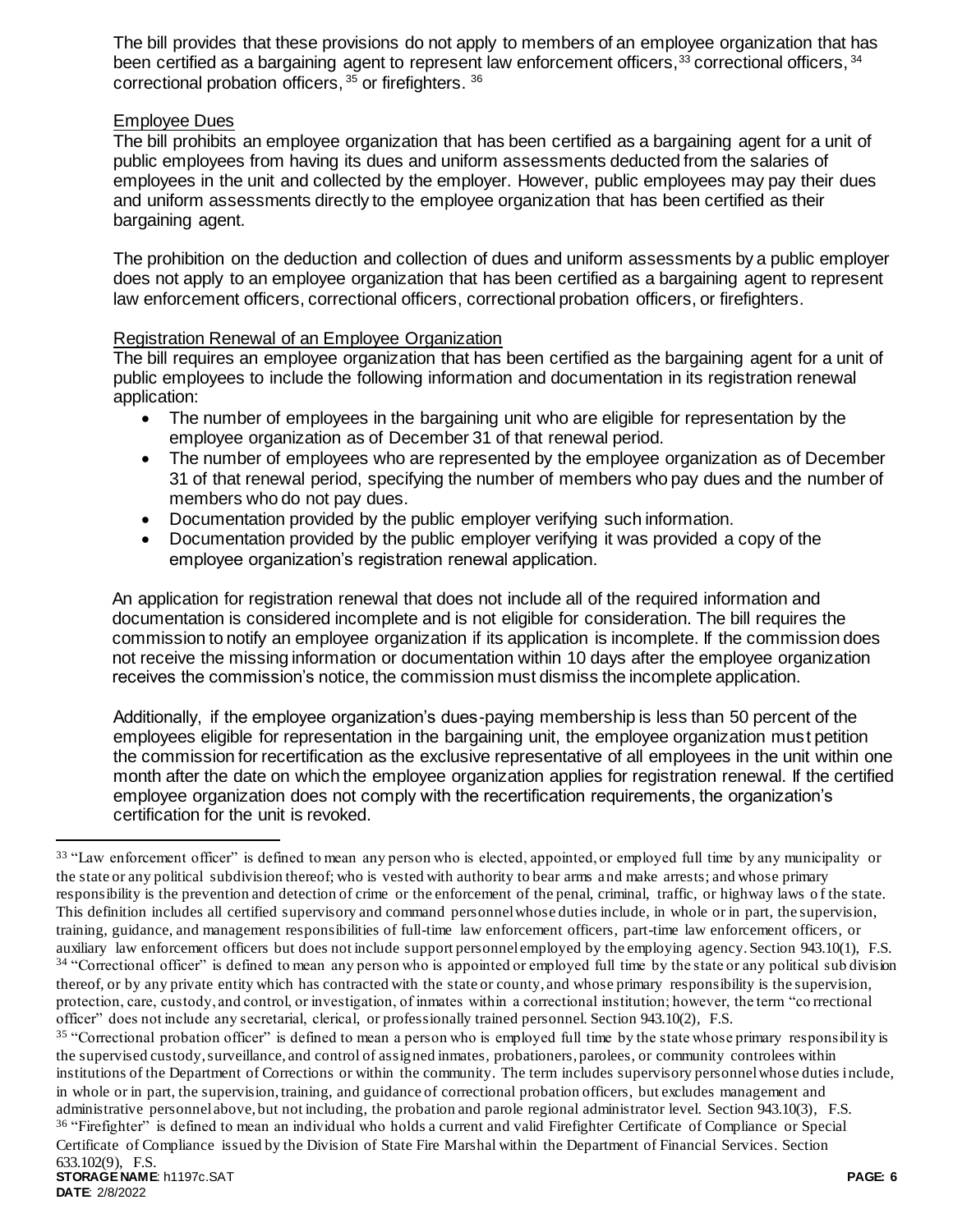The bill authorizes a public employer or bargaining unit employee to challenge an employee organization's registration renewal application if the employer or employee believes that the application is inaccurate. The commission or one of its designated agents must then review the application to determine its accuracy and compliance with registration renewal requirements. If the commission finds that the application is inaccurate or does not comply with such requirements, the commission must revoke the employee organization's registration and certification.

The bill provides that these provisions do not apply to an employee organization that has been certified as the bargaining agent representing law enforcement officers, correctional officers, correctional probation officers, or firefighters.

B. SECTION DIRECTORY:

Section 1 amends s. 447.301, F.S., relating to public employees' rights to join or refrain from joining an employee organization.

Section 2 amends s. 447.303, F.S., relating to dues and uniform assessments.

Section 3 amends s. 447.305, F.S., relating to registration of employee organizations.

Section 4 amends s. 1012.2315, F.S., conforming provisions to changes made by the act.

Section 5 reenacts s. 110.114, F.S., relating to employee wage deductions.

Section 6 reenacts s. 447.507, F.S. relating to violations of the strike prohibition.

Section 7 provides an effective date of July 1, 2022.

## **II. FISCAL ANALYSIS & ECONOMIC IMPACT STATEMENT**

- A. FISCAL IMPACT ON STATE GOVERNMENT:
	- 1. Revenues:

None.

2. Expenditures:

*See* Fiscal Comments.

- B. FISCAL IMPACT ON LOCAL GOVERNMENTS:
	- 1. Revenues:

None.

2. Expenditures:

*See* Fiscal Comments.

C. DIRECT ECONOMIC IMPACT ON PRIVATE SECTOR:

The bill may have an indeterminate negative fiscal impact on certain employee organizations related to creating membership authorization forms and the recertification and dues collection process.

D. FISCAL COMMENTS:

The bill requires certain employee organizations with less than 50 percent of the eligible employees in the unit paying union dues to recertify with the commission. If there is an increase in the number of